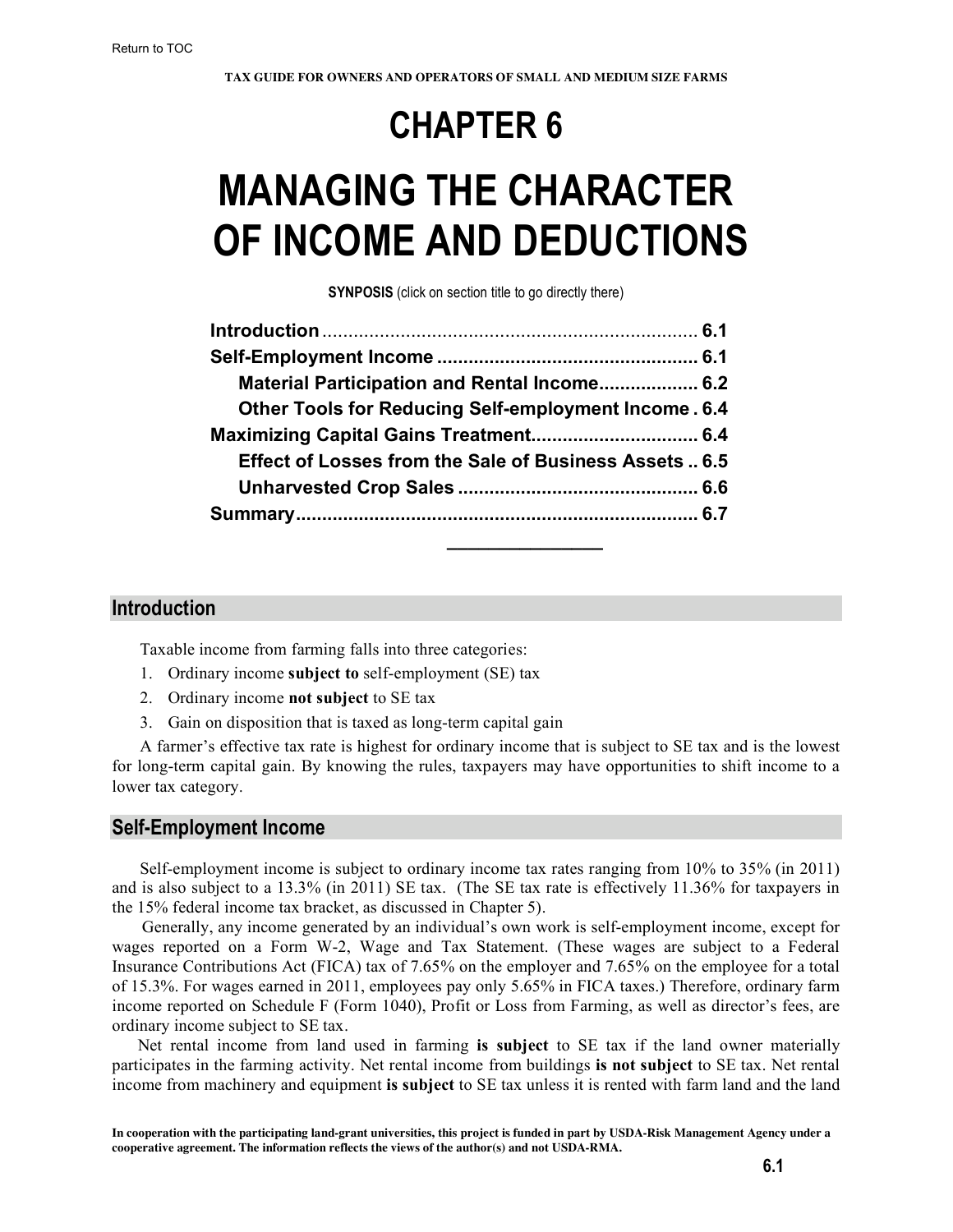<span id="page-1-0"></span>owner does not materially participate in the farming activity or it is rented with land that is not used in farming or with buildings.

## **Cross-Reference** Self-Employment Tax

[See Chapter 12 of the 2010 IRS Publication 225,](http://www.irs.gov/pub/irs-pdf/p225.pdf) *Farmer's Tax Guide*, for an explanation of the SE tax rules.

Some income from farm operations is not subject to SE tax. The most notable exclusion is gain from the sale of assets used in a farming business to produce other products. Such assets include land, buildings, machinery, and draft, breeding, dairy, and sporting livestock. Reporting the sale of cull cows, ewes, sows, and mares on Schedule F (Form 1040) is a costly error because it erroneously includes gain from those sales in the self-employment income that is reported on Schedule SE (Form 1040), Self-Employment Tax.

#### **Example 6.1 Livestock Sales**

Carlos operates a hog operation. His principal income is from the sale of market hogs. Carlos reports his hog sales on Schedule F (Form 1040). The net income from these market hogs is ordinary income subject to SE tax. Carlos raises some of the female hogs born on the farm to become part of his breeding stock. When these sows are no longer fit for producing more litters of pigs, he sells them. The income from the sale of these sows is reported on Form 4797, Sales of Business Property, and is not subject to SE tax.

 $\mathcal{L}_\text{max}$  and  $\mathcal{L}_\text{max}$  and  $\mathcal{L}_\text{max}$  and  $\mathcal{L}_\text{max}$ 

Timber sales can also be exempt from SE tax and therefore are reported on Form 4797. To qualify for Form 4797 reporting, the taxpayer must sell standing timber rather than participate in the harvest or any further processing. Christmas trees are treated as timber is they are more than 6 years old when they are severed from their roots.

## **Cross-Reference**

Timber Tax Rules

[See pages 53 and 54 of the 2010 IRS Publication 225,](http://www.irs.gov/pub/irs-pdf/p225.pdf) *Farmer's Tax Guide*, for an explanation of the tax rules for timber.

## **Material Participation and Rental Income**

Rent received for the use of real estate is generally not subject to SE tax. Therefore income and expenses from the rental of farm real estate are generally not reported on Schedule F (Form 1040). However, rent received for land used in agricultural production **is** subject to SE tax **if** the owner materially participates in the farming operation. A materially participating farm owner must report the rental proceeds (whether received as cash or as a share of the crop) and related deductions on Schedule F (Form 1040). The net Schedule F (Form 1040) profit is subject to SE tax.

The material participation tests for including net rental income as self-employment income apply only to *land* used in agricultural production. The net rent from *buildings* used in agricultural production and from any real estate that is not used in agricultural production is generally **not subject to SE tax** even if the owner materially participates in the activity. However, if the owner or the owner's employees provide additional services (such as in the rental of hotel or motel rooms) or the rent is received by a real estate dealer in the course of his or her real estate business, the net rent **is subject to SE tax**.

Material participation is not an issue for rental income and expenses from property other than land and buildings (e.g., farm equipment). Net rent from that property **is subject to SE tax** unless renting it is a one-time event. The rental income and expenses must be reported on Schedule C (Form 1040), Profit or Loss from Business.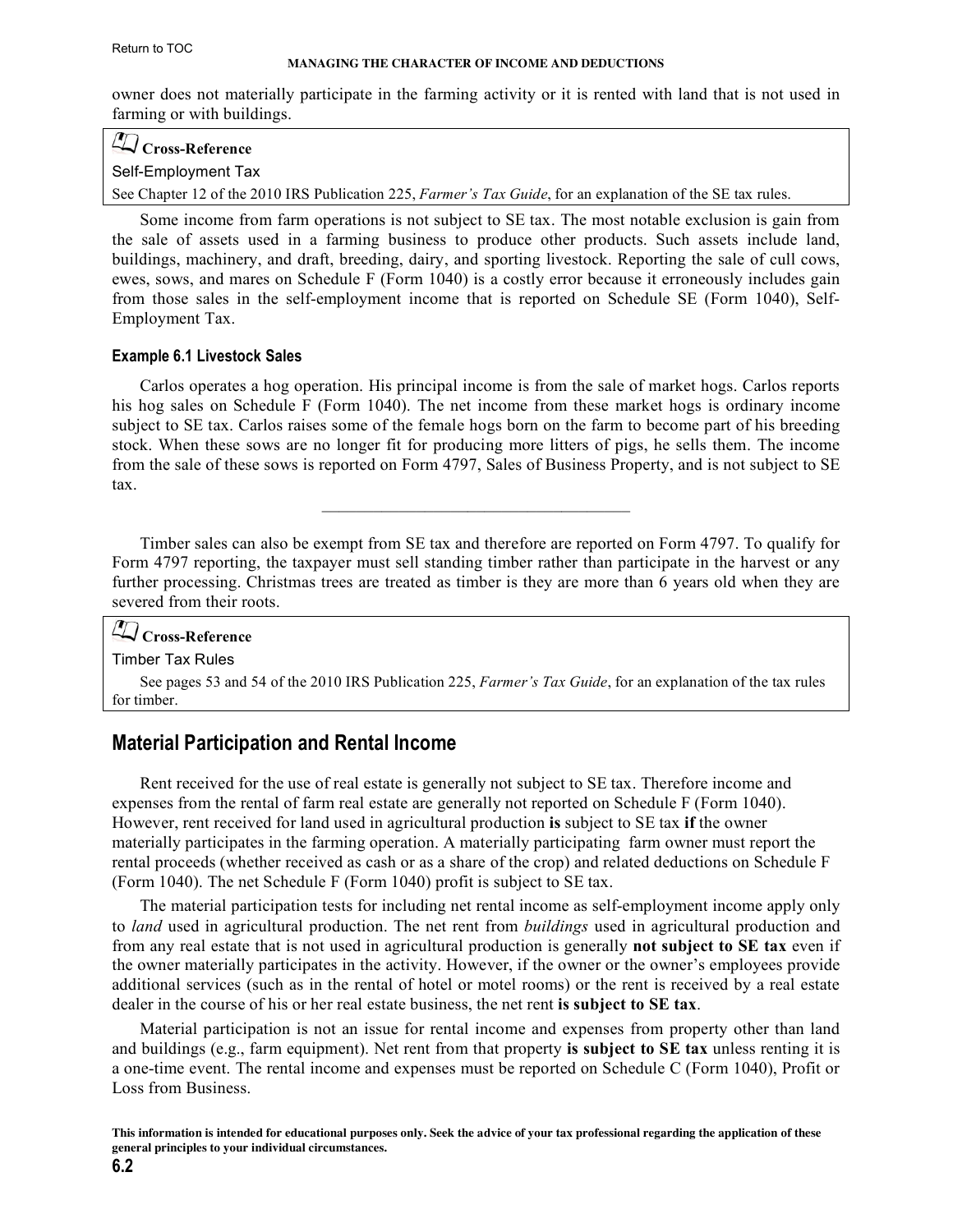A land owner materially participates in a farming activity if he or she meets any one of the following four tests.

**Test #1:** The land owner performs any three of the following activities:

- (a) advances, pays, or stands good for at least half the direct costs of producing the commodities;
- (b) furnishes at least half the tools, equipment, and livestock used in producing the commodities;
- (c) advises and consults with the tenant periodically; and
- (d) inspects the production activities periodically.
- **Test #2**: The land owner regularly and frequently makes, or takes an important part in making, management decisions substantially contributing to or affecting the success of the enterprise.
- **Test #3**: The land owner works 100 hours or more over a period of 5 weeks or more in activities connected with producing the farm commodities.
- **Test #4**: The land owner takes actions that, considered in their total effect, show that he or she is materially and significantly involved in the production of the farm commodities.

If the land owner does not materially participate in the farming activity, then the tax reporting depends on the form in which rental payments are received.

- For a *cash rental arrangement*, the income and expenses are reported on Schedule E (Form 1040), Supplemental Income and Loss, which is used to report most rentals.
- For a *crop share rental arrangement*, the income and expenses are reported on Form 4835, Farm Rental Income and Expense.

In either case, the income is ordinary income, but it is not subject to SE tax because the land owner does not materially participate.

This provision of the tax law provides a tax planning opportunity. If the taxpayer operates the farm, but the taxpayer's spouse owns the real estate (and does not materially participate in the farming operation), the farm operator can pay rent to the land owner and reduce the couple's overall tax liability. The farm operator and landowner should enter into a bona fide lease arrangement (preferably in writing), with rent set at the prevailing market rate.

#### **Example 6.2 Rent to Spouse**

Mary operates a tobacco farm on land owned by her husband, Joe. On average over the last 5 years, the farm generated a \$75,000 profit. When non-farm income and their deductions are factored in, their usual taxable income is \$62,000. Based on the prevailing tobacco land rental rates in their area, the fair rental value of the land is \$20,000 per year. The property taxes are \$8,000. As shown in Figure 6.1, Mary and Joe could reduce their overall joint tax liability by \$1,568 each year if Mary paid \$20,000 of rent to Joe.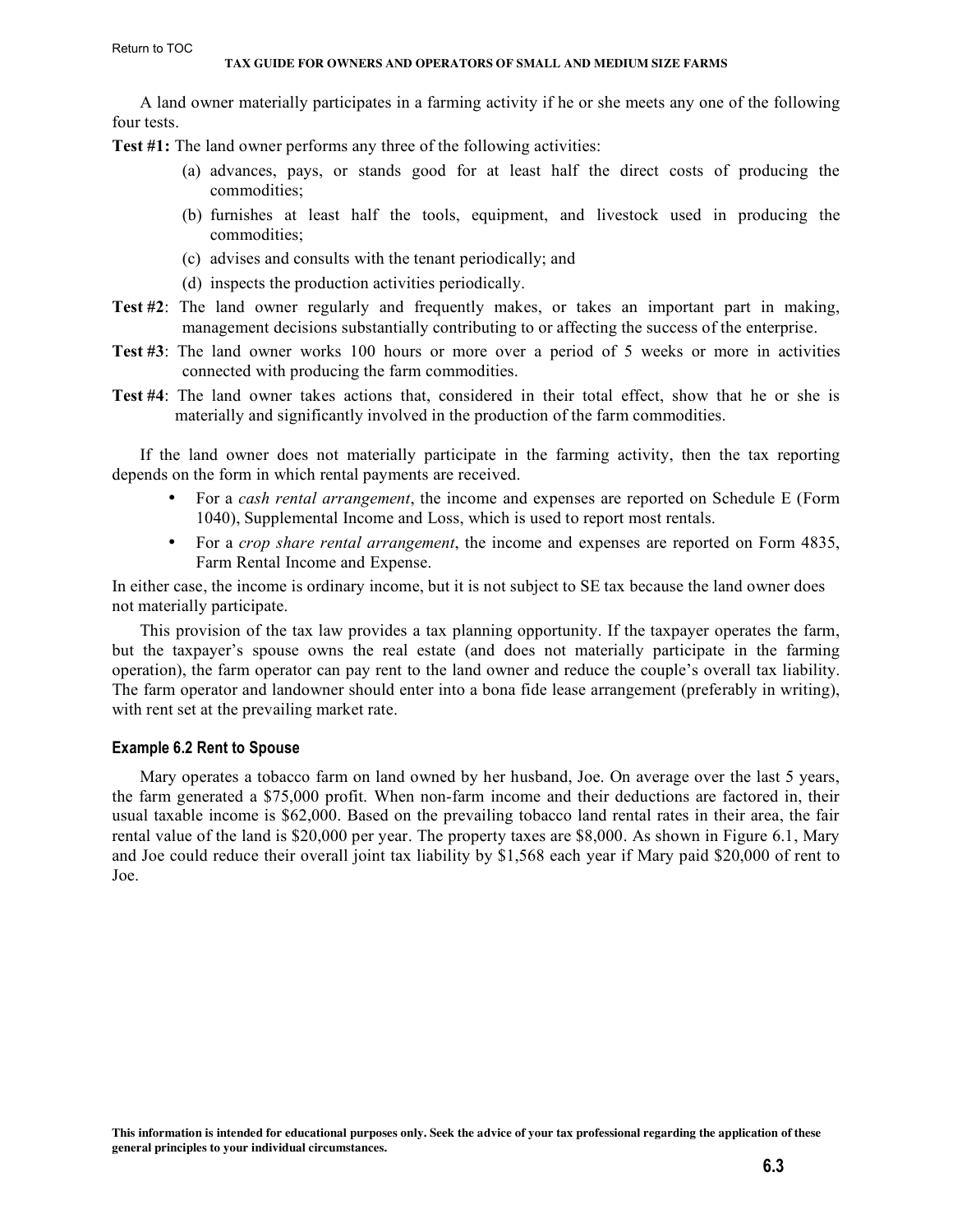#### **MANAGING THE CHARACTER OF INCOME AND DEDUCTIONS**

|                                     | Without Rent | With Rent                    |  |
|-------------------------------------|--------------|------------------------------|--|
|                                     | Payments     | Payments                     |  |
| Farm income                         | \$75,000     | \$63,000                     |  |
| Deduction for $\frac{1}{2}$ S/E tax | $-5,299$     | $-4,451$                     |  |
| Net rental income                   |              | 12,000                       |  |
| Other non-farm net income           | $-7,701$     |                              |  |
| Taxable income                      | \$62,000     | $\frac{-7,701}{\$62,848}$ ** |  |
| Income tax                          | 8,462        | 8,590                        |  |
| SE tax                              | 10,598       | 8,902                        |  |
| Total tax                           | 19.060       | 7.492                        |  |

#### <span id="page-3-0"></span>*FIGURE 6.1 Tax Comparison With and Without Rent Payments*

Reduced by \$20,000 rent expense but increased by \$8,000 property tax which becomes Joe's expense.

Net taxable income is unchanged except for the reduced deduction for  $\frac{1}{2}$  of the SE tax paid.

## **Other Tools for Reducing Self-employment Income**

Wages paid to the children of a farm operator are exempt from FICA taxes until the child reaches age 18. Thus, the family can reduce their contribution to the social security and Medicare systems by employing their children. The farmer must abide by all applicable labor laws and enter into a bona fide employer-employee relationship, preferably in writing. The child must have specific job responsibilities and be paid a wage commensurate with those duties.

Wages paid to a spouse are subject to FICA taxes, so that hiring a spouse does not provide the same tax savings as hiring the farmer's children. However, as an employee, a spouse is eligible for fringe benefits that are tax deductible by the farmer and tax-free to the spouse. Such fringe benefits include term life insurance with a benefit of up to \$50,000, qualifying meals and lodging, and participation in the farm's retirement program. The farmer could also provide health insurance to his or her spouse who is a bona fide employee. This allows the farmer to deduct the premium as a farm expense, thereby reducing SE tax while not increasing FICA tax. The health insurance policy may provide family coverage, thus indirectly insuring the farmer. Without this strategy, the farm operator may qualify to deduct the health insurance premium as an adjustment to gross income, which still reduces taxable income but does not reduce self-employment income.

## **Maximizing Capital Gain Treatment**

As mentioned previously in this chapter, not all sales from farm operations are reportable on Schedule F (Form 1040) as ordinary farm income subject to SE tax. Most notably, the sale of livestock held for dairy, breeding, sport, and draft purposes is reported on Form 4797. This same reporting rule applies to the sale of standing timber.

## **Cross-Reference**

## Sale of Assets Used in a Farming Business

See Chapter 9 of the 2010 IRS Publication 225, *Farmer's Tax Guide*, for an explanation of the tax treatment of [gains and losses from the sale of assets used in a farming business.](http://www.irs.gov/pub/irs-pdf/p225.pdf)

Draft, breeding, dairy, or sporting livestock must be held for a minimum period of time called the *required holding period* before gain on their sale is eligible for long-term capital gain treatment. Such treatment currently means a 0% rate of tax to the extent the taxpayer's taxable income does not exceed the 15% federal income tax bracket for ordinary income. The income tax rate is 15% on long-term capital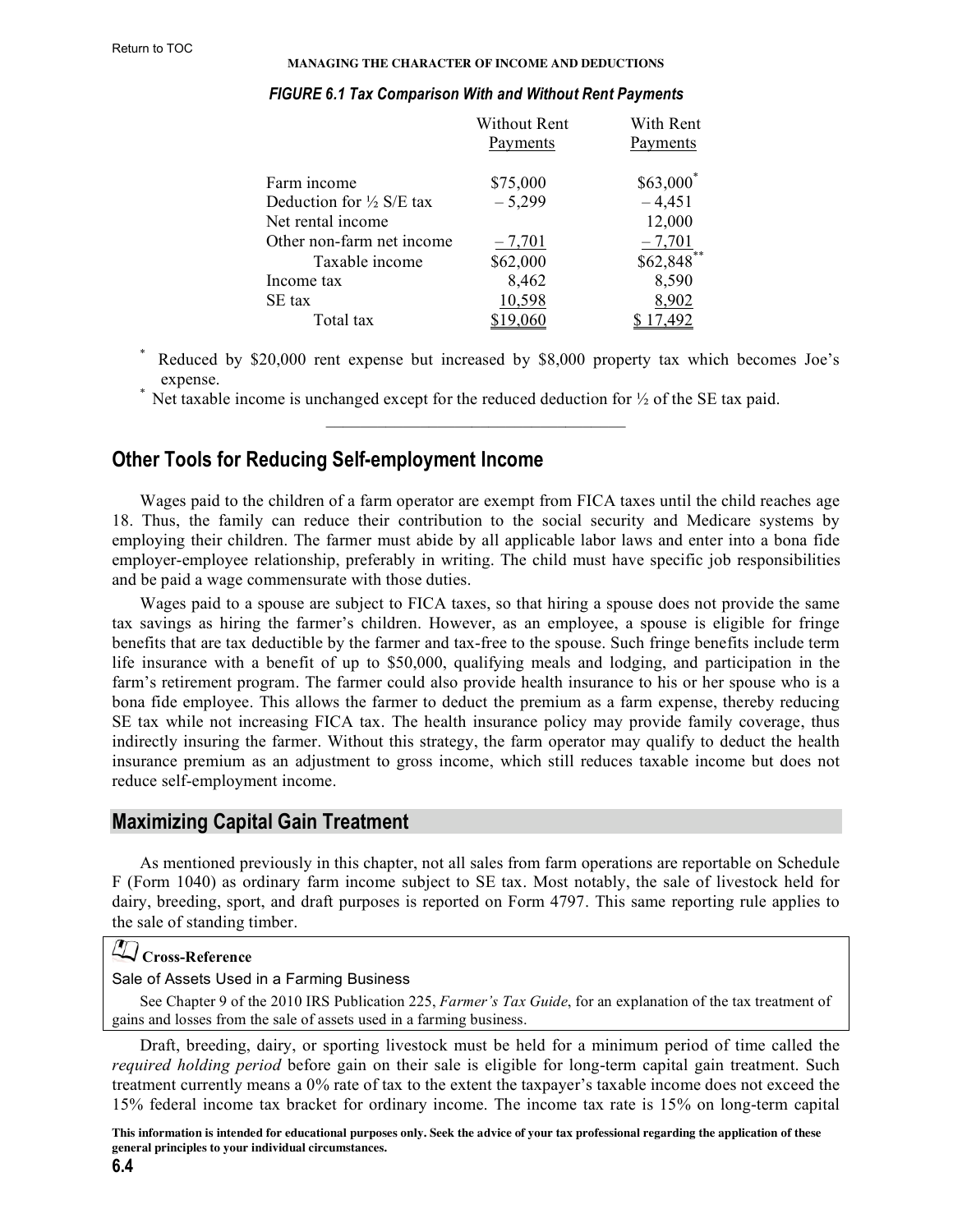#### **TAX GUIDE FOR OWNERS AND OPERATORS OF SMALL AND MEDIUM SIZE FARMS**

<span id="page-4-0"></span>gain that, when added to ordinary taxable income, exceeds the top end of the 15% federal income tax bracket. The required holding period is more than 1 year for assets other than livestock. It is 24 months or longer for cattle and horses and 12 months or longer for other livestock, such as hogs, sheep, goats, and alpacas.

#### **Example 6.3 Maximizing the Capital Gain Advantage**

George sold \$40,000 of heifers. He raised these animals to add to his dairy herd but decided against putting them in the herd due to a change in economic conditions. George's total taxable income is in the 15% federal income tax bracket. Because he sold the heifers when they were 23 months old, his tax on the sale is  $$6,000$  ( $$40,000 \times 15\%$ ). Because the heifers were held for dairy purposes, the sale is reported on Form 4797 as ordinary income and George is not subject to SE tax on the gain.

If George held the heifers one more month, the gain would qualify for long-term capital gain treatment and George would pay no tax (a 0% capital gain rate) on the sale. George incurred a \$6,000 tax cost for selling one month too soon.

 $\mathcal{L}_\text{max} = \mathcal{L}_\text{max}$  , where  $\mathcal{L}_\text{max} = \mathcal{L}_\text{max}$ 

## **Observation**

Purchased Livestock

Gain from the sale of *purchased* dairy, breeding, sport, and draft livestock is eligible for long-term capital gain treatment only if the livestock is held for the required holding period **and** only to the extent the animals are sold for more than their original cost. Any gain due to depreciation of the original cost basis is ordinary gain from the recapture of depreciation, as discussed in Chapter 5 for equipment sales.

## **Effect of Losses from the Sale of Business Assets**

Taxpayers may deduct losses from the sale of business assets from ordinary income whether or not they are held the required holding period. However, losses incurred during the tax year on the sale of assets that were held for the required holding period must first be netted against gains during the tax year from the sale of assets held for the required holding period. Ordinary income is reduced only if the result of netting the gains and losses is a net loss for the tax year.

## **Observation**

#### Gains and Losses in the Same Year

Having both gains and losses in the same year from business assets held for the required holding period reduces the benefit of long-term capital gain treatment.

#### **Example 6.4 Sale of Gain and Loss Assets**

Camille plans to sell land that will generate a \$40,000 gain and equipment that will generate a \$10,000 loss. Both assets have been held for the required holding period. Camille's taxable income is in the 25% tax bracket.

If Camille sells both the land and the equipment in the same year, she will have a \$30,000 net gain (\$40,000 gain on land minus \$10,000 loss on equipment) eligible for long-term capital gain treatment. The preferential 15% capital gain rate applies because Camille's taxable income is in the 25% federal income tax bracket. Camille owes \$4,500 of tax.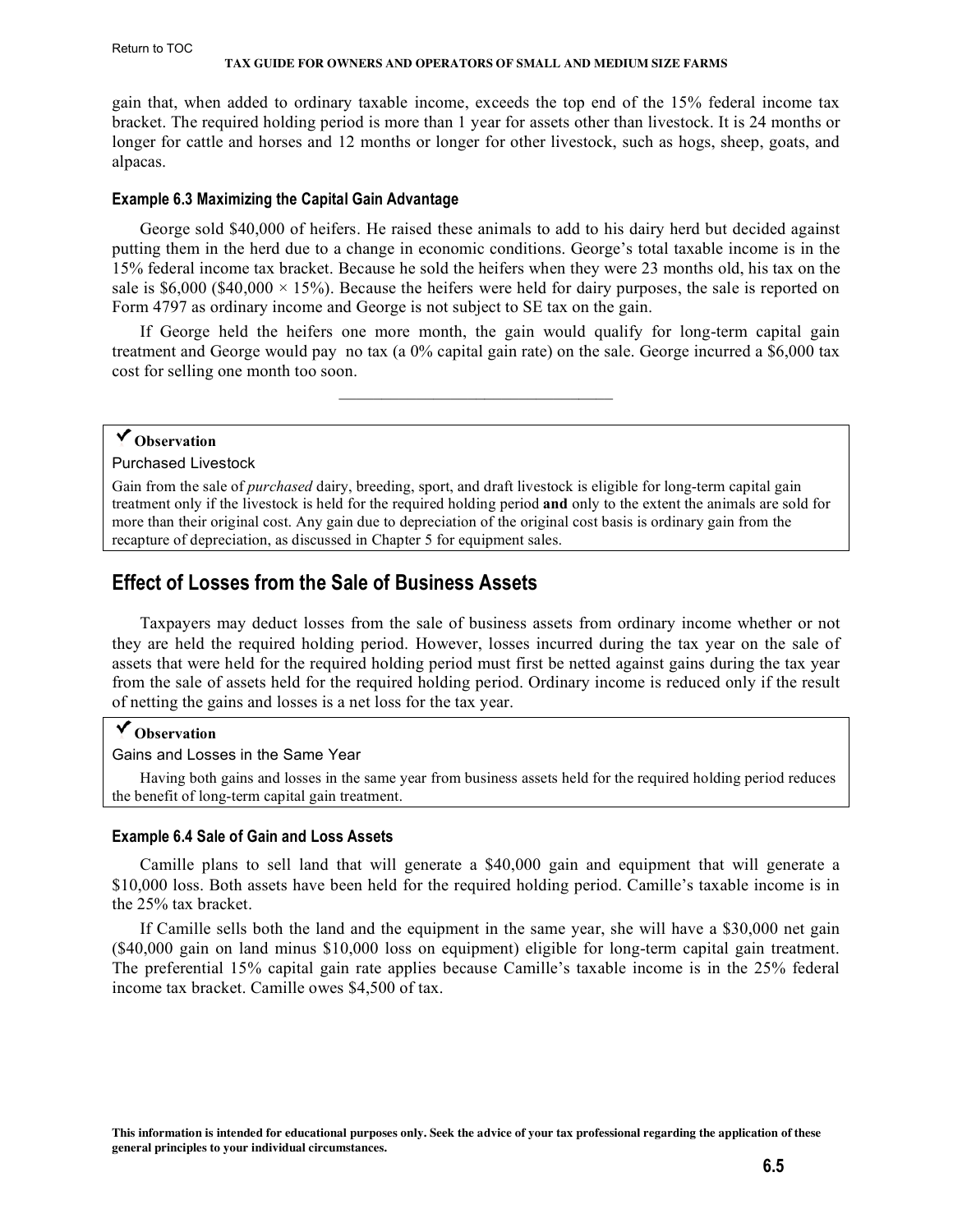<span id="page-5-0"></span>If Camille sells only the land this year, her tax will increase by \$6,000 (\$40,000 gain  $\times$  15%). She could then sell her equipment next year at a \$10,000 loss. Even though the equipment has been held for the required holding period, the loss becomes a fully deductible ordinary loss because she has no assets sold that year at a gain. Therefore, the loss reduces Camille's tax liability next year by \$2,500 (\$10,000  $\times$ 25%). Over the 2-year period, Camille has paid \$3,500 under this plan – saving \$1,000 over the initial plan to sell both assets in the same year.

 $\mathcal{L}=\mathcal{L}=\mathcal{L}=\mathcal{L}=\mathcal{L}=\mathcal{L}=\mathcal{L}=\mathcal{L}=\mathcal{L}=\mathcal{L}=\mathcal{L}=\mathcal{L}=\mathcal{L}=\mathcal{L}=\mathcal{L}=\mathcal{L}=\mathcal{L}=\mathcal{L}=\mathcal{L}=\mathcal{L}=\mathcal{L}=\mathcal{L}=\mathcal{L}=\mathcal{L}=\mathcal{L}=\mathcal{L}=\mathcal{L}=\mathcal{L}=\mathcal{L}=\mathcal{L}=\mathcal{L}=\mathcal{L}=\mathcal{L}=\mathcal{L}=\mathcal{L}=\mathcal{L}=\mathcal{$ 

## **Planning Pointer**

#### "Look Back" Rule

It appears that Camille would be better off by selling the loss asset in the first year to accelerate the deduction and then selling the land the following year to delay the income. However, Congress decided to disallow this by enacting what is called "1231 loss recapture." This provision requires taxpayers who generate a gain eligible for capital gains treatment on the sale of a business asset, to "look back" at the last 5 years. To the extent there is a net loss from that period, the current year's gain is taxed as ordinary income.

## **Example 6.5 Sale of Loss Asset in First Year**

If Camille sells only the equipment the first year, the \$10,000 loss reduces her income tax by \$2,500. If she then sells the land in the second year, \$10,000 of the gain is taxed at her 25% ordinary income rate and the remaining \$30,000 is taxed at the 15% capital gain rate. Therefore her total tax increase in the second year is \$7,000 [(\$10,000  $\times$  25%) + (\$30,000  $\times$  15%)]. The net tax increase for the 2 years is  $$4,500$  ( $$7,000 - $2,500$ ), which is the same amount as if she had sold the two assets in the same year.

 $\mathcal{L}=\mathcal{L}=\mathcal{L}=\mathcal{L}=\mathcal{L}=\mathcal{L}=\mathcal{L}=\mathcal{L}=\mathcal{L}=\mathcal{L}=\mathcal{L}=\mathcal{L}=\mathcal{L}=\mathcal{L}=\mathcal{L}=\mathcal{L}=\mathcal{L}=\mathcal{L}=\mathcal{L}=\mathcal{L}=\mathcal{L}=\mathcal{L}=\mathcal{L}=\mathcal{L}=\mathcal{L}=\mathcal{L}=\mathcal{L}=\mathcal{L}=\mathcal{L}=\mathcal{L}=\mathcal{L}=\mathcal{L}=\mathcal{L}=\mathcal{L}=\mathcal{L}=\mathcal{L}=\mathcal{$ 

## **Unharvested Crop Sales**

Crop sales are generally subject both ordinary and SE tax and are reported on Schedule F (Form 1040). However, if unharvested crops are sold with land to the same buyer, the crop value can be reported as part of the land sale. If the land was held for the required holding period (more than 1 year), the entire gain on the sale qualifies for long-term capital gain treatment. When the crop is sold with the land, the costs of raising the crop cannot be deducted as farm expenses, but they are added to the basis of the crop to determine the gain or loss from the sale.

## **Example 6.6 Sale of Unharvested Crops**

Billy Bob's taxable income is in the 25% federal income tax bracket and he plans to sell 50 acres of cropland. The growing crop has a \$34,000 fair market value; the cost of raising and harvesting the crop is \$10,000. If Billy Bob harvests and sells the crop, he will incur an \$8,580 tax on his \$24,000 net income from the crop, as shown in Figure 6.2.

## *FIGURE 6.2 Tax on Harvested Crop*

| Net income from crop sale | \$24,000 |
|---------------------------|----------|
| Less: $1/2$ SE tax        | $-1,474$ |
| Net ordinary income       | \$22,526 |
| Income tax                | \$5,632  |
| $SE$ tax*                 | 2,948    |
| Total tax                 | 8.580    |

\* In 2011, the SE tax rate is 13.3% of the net earnings from self-employment, which is 92.35% of the self-employment income (\$24,000  $\times$  92.35%  $\times$  13.3% = \$2,948).